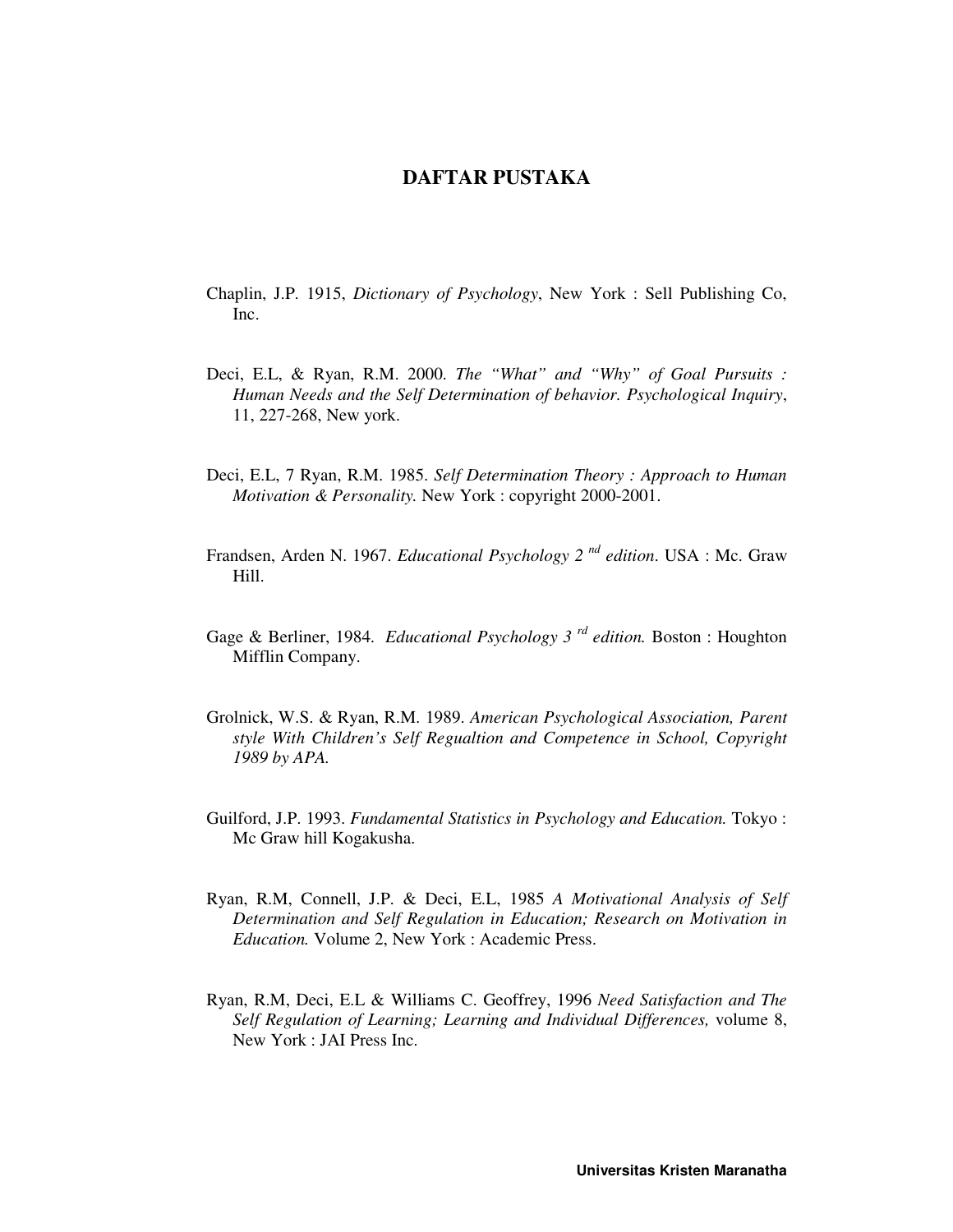- Ryan, R.M, Deci, E.L 2000 *Self Determination Theory and The Facilitation of Instrinsic Motivation, Social Development, and Well Being. American Psychologist, volume 55.*
- Siegel, Sidney 1997 *Statistik Nonparametik untuk Ilmu-Ilmu Sosial.* Jakarta : PT. Gramedia.
- Sitepu, Nirwana SK. 1995. *Analisis Korelasi.* Bandung : Unit Penelitian Statistika, FMIPA, Universitas Padjajaran.
- Sprinthall, Norman A, Richard C. Sprinthall. 1978. *Educational Psychology : A Developmental Approach.* New York : Mc Graw Hill International Edition.

Steinberg, 1. 2002. *Adolescence*, 6<sup>th</sup> ed. New York : McGraw Hill Companies, Inc.

Sujana. 1989. *Metode Statistika*, Bandung : Tarsito.

- Williams, G. C, & Deci, E.L. 1996. *Internalization of Biopsychosocial Values by Medical Students : A test of Self Detremination Theory. Journal of Personality and Social Psychology, 70, 767-779.*
- Winkel, W.S. 1983. *Psikologi Pendidikan dan Evaluasi Belajar,* Jakarta : Gramedia.
- Woolfolk, Anita. E. 1998. *Educational Psychology.* Seventh Edition, *USA : Allyn & Bacon.*